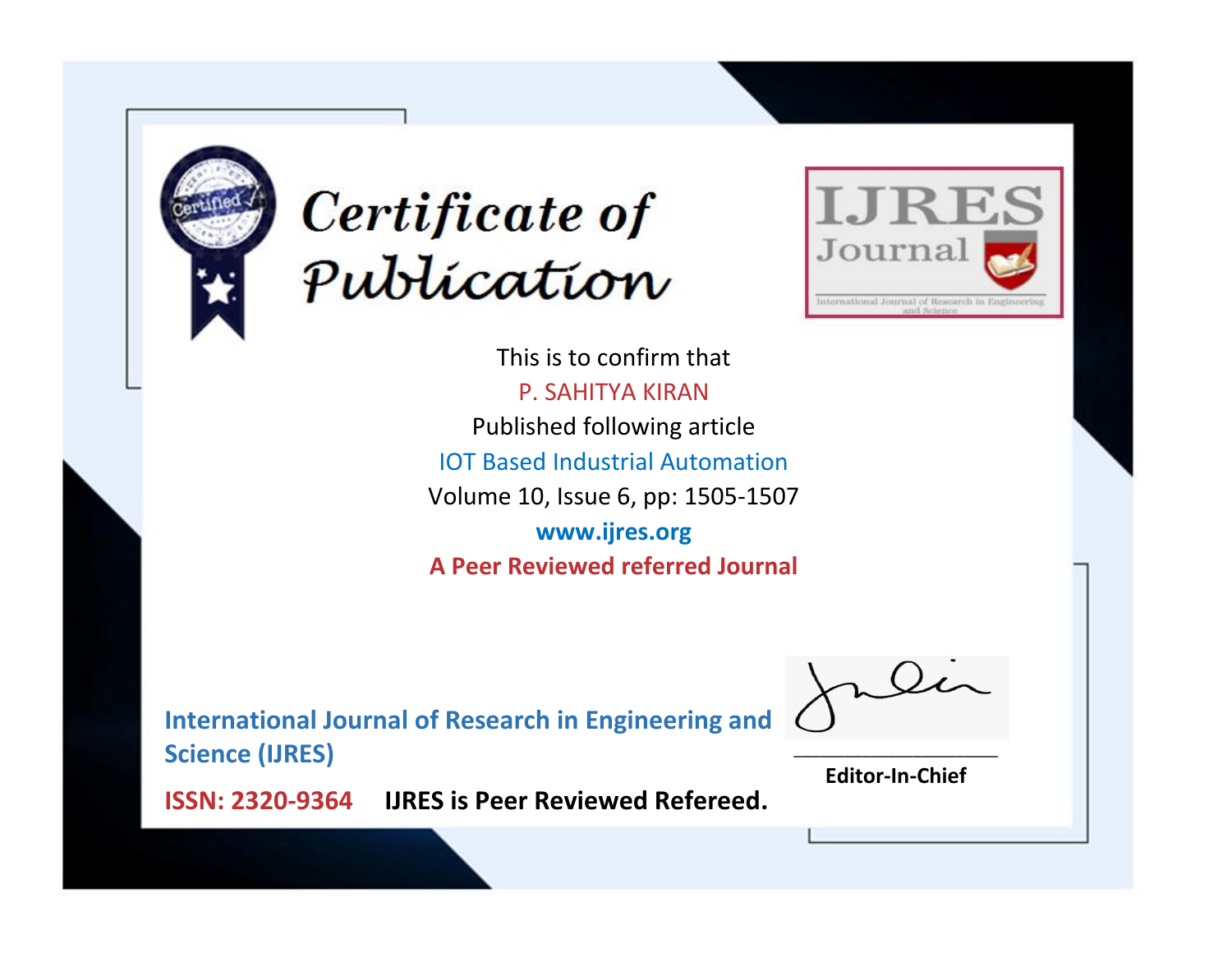



This is to confirm that K. PUSHKALA Published following article IOT Based Industrial Automation Volume 10, Issue 6, pp: 1505-1507 **www.ijres.org A Peer Reviewed referred Journal**

**International Journal of Research in Engineering and Science (IJRES)**

\_\_\_\_\_\_\_\_\_\_\_\_\_\_\_\_\_\_\_\_\_\_\_\_ **Editor-In-Chief**

**Journal.**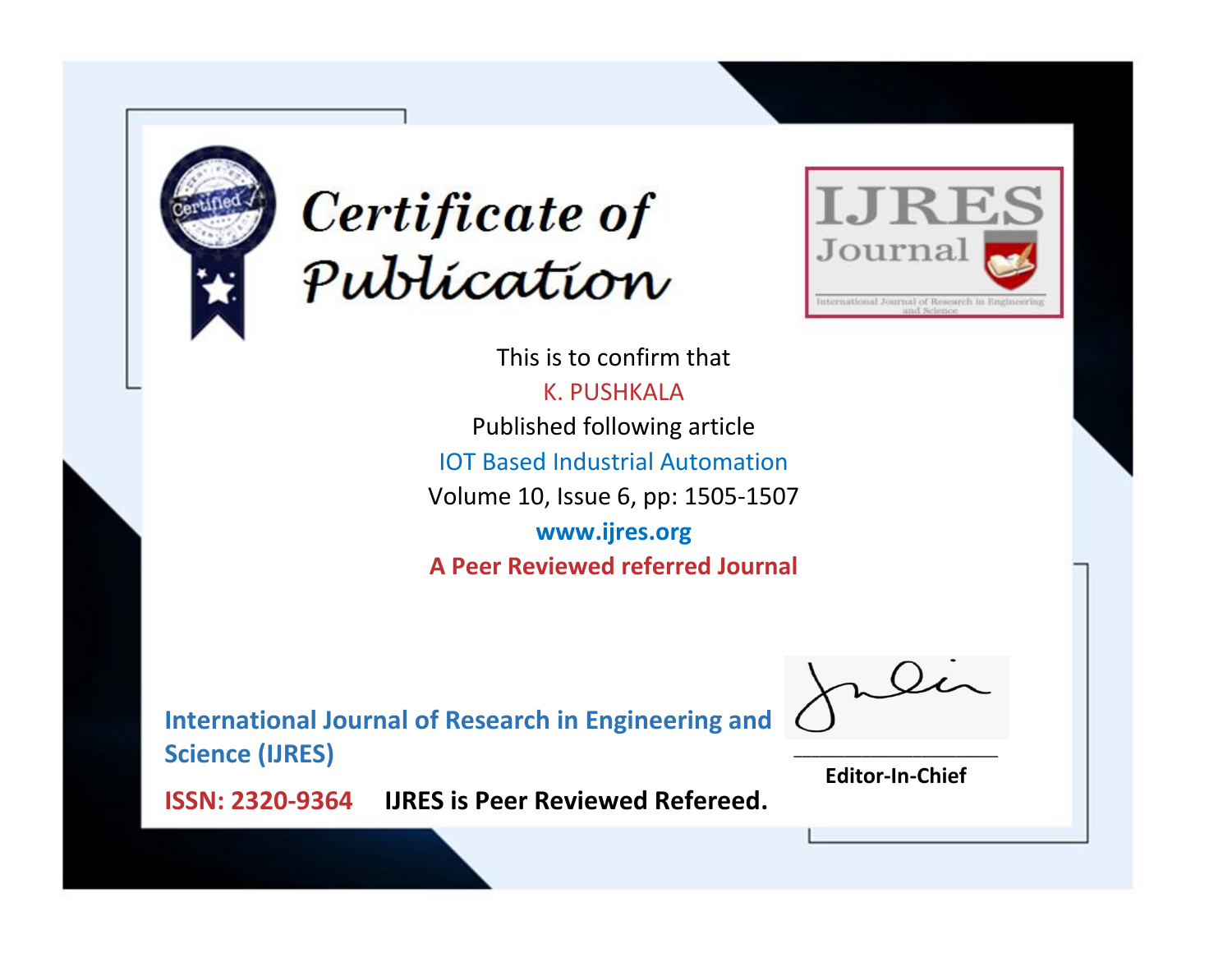



This is to confirm that S. YASWANTH KUMAR Published following article IOT Based Industrial Automation Volume 10, Issue 6, pp: 1505-1507 **www.ijres.org A Peer Reviewed referred Journal**

**International Journal of Research in Engineering and Science (IJRES)**

\_\_\_\_\_\_\_\_\_\_\_\_\_\_\_\_\_\_\_\_\_\_\_\_ **Editor-In-Chief**

**Journal.**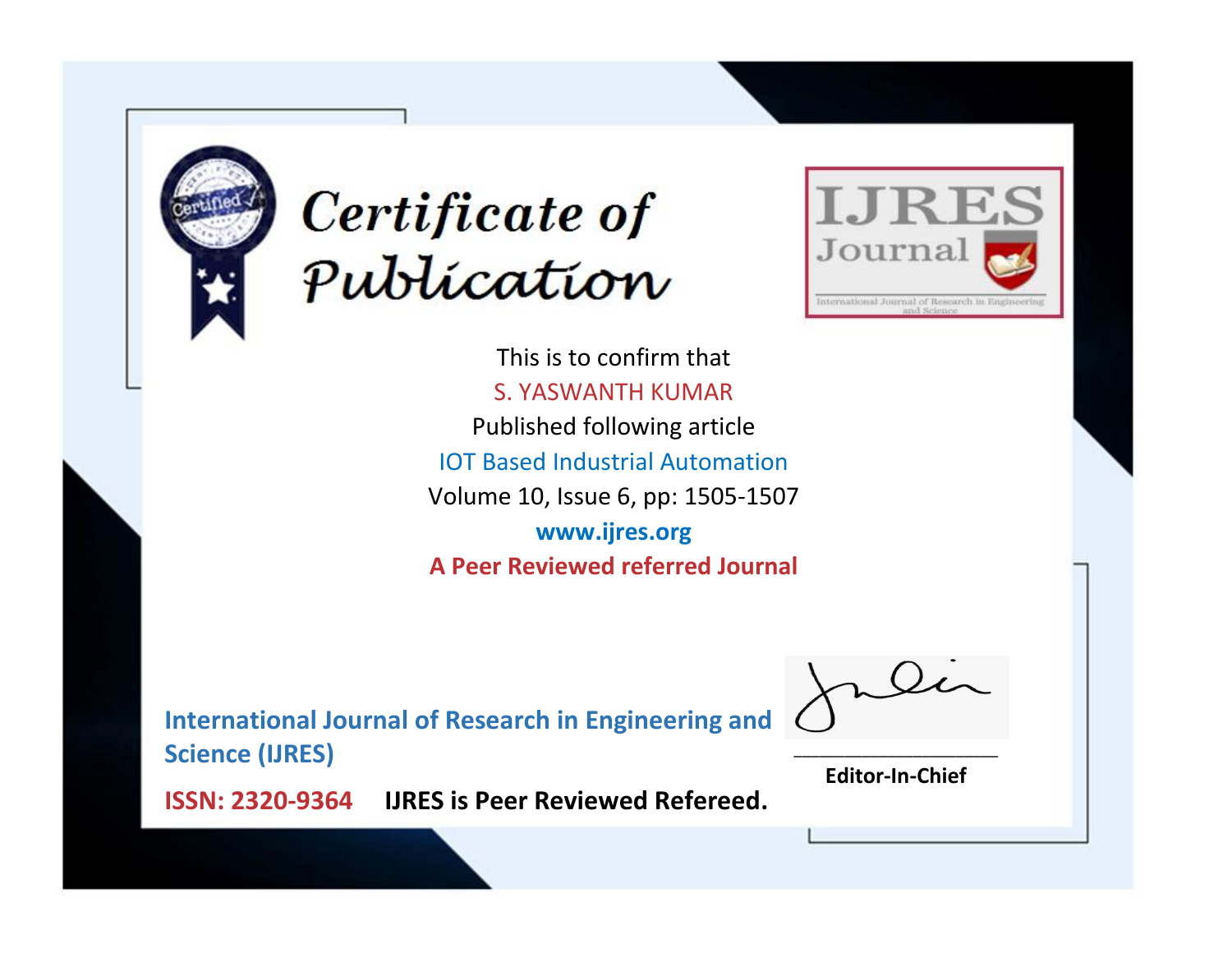



This is to confirm that S. LAVANYA KUMARI Published following article IOT Based Industrial Automation Volume 10, Issue 6, pp: 1505-1507 **www.ijres.org A Peer Reviewed referred Journal**

**International Journal of Research in Engineering and Science (IJRES)**

\_\_\_\_\_\_\_\_\_\_\_\_\_\_\_\_\_\_\_\_\_\_\_\_ **Editor-In-Chief**

**Journal.**